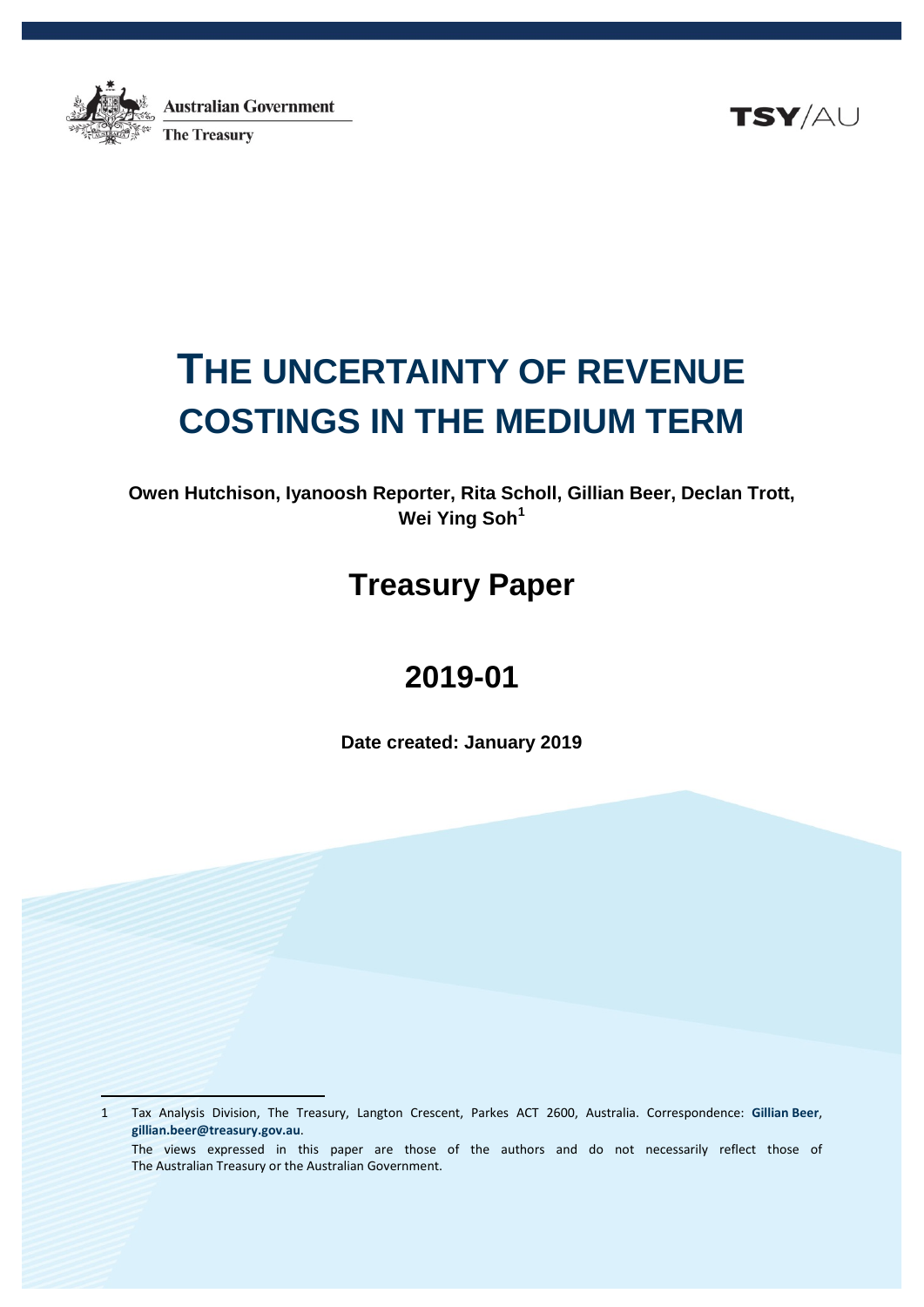#### © Commonwealth of Australia 2018

This publication is available for your use under a **[Creative Commons BY Attribution 3.0 Australia](http://creativecommons.org/licenses/by/3.0/au/deed.en)** licence, with the exception of the Commonwealth Coat of Arms, the Treasury logo, photographs, images, signatures and where otherwise stated. The full licence terms are available from **[http://creativecommons.org/licenses/by/3.0/au/legalcode.](http://creativecommons.org/licenses/by/3.0/au/legalcode)**



Use of Treasury material under a **[Creative Commons BY Attribution 3.0 Australia](http://creativecommons.org/licenses/by/3.0/au/deed.en)** licence requires you to attribute the work (but not in any way that suggests that the Treasury endorses you or your use of the work).

#### *Treasury material used 'as supplied'*

Provided you have not modified or transformed Treasury material in any way including, for example, by changing the Treasury text; calculating percentage changes; graphing or charting data; or deriving new statistics from published Treasury statistics — then Treasury prefers the following attribution:

*Source: The Australian Government the Treasury*

Derivative material

If you have modified or transformed Treasury material, or derived new material from those of the Treasury in any way, then Treasury prefers the following attribution:

*Based on The Australian Government the Treasury data*

#### **Use of the Coat of Arms**

The terms under which the Coat of Arms can be used are set out on the Department of the Prime Minister and Cabinet website (see **[www.pmc.gov.au/government/commonwealth-coat-arms](http://www.pmc.gov.au/government/commonwealth-coat-arms)**).

#### **Other uses**

Enquiries regarding this licence and any other use of this document are welcome at:

Manager Media Unit The Treasury Langton Crescent Parkes ACT 2600 Email: **[medialiaison@treasury.gov.au](mailto:medialiaison@treasury.gov.au)**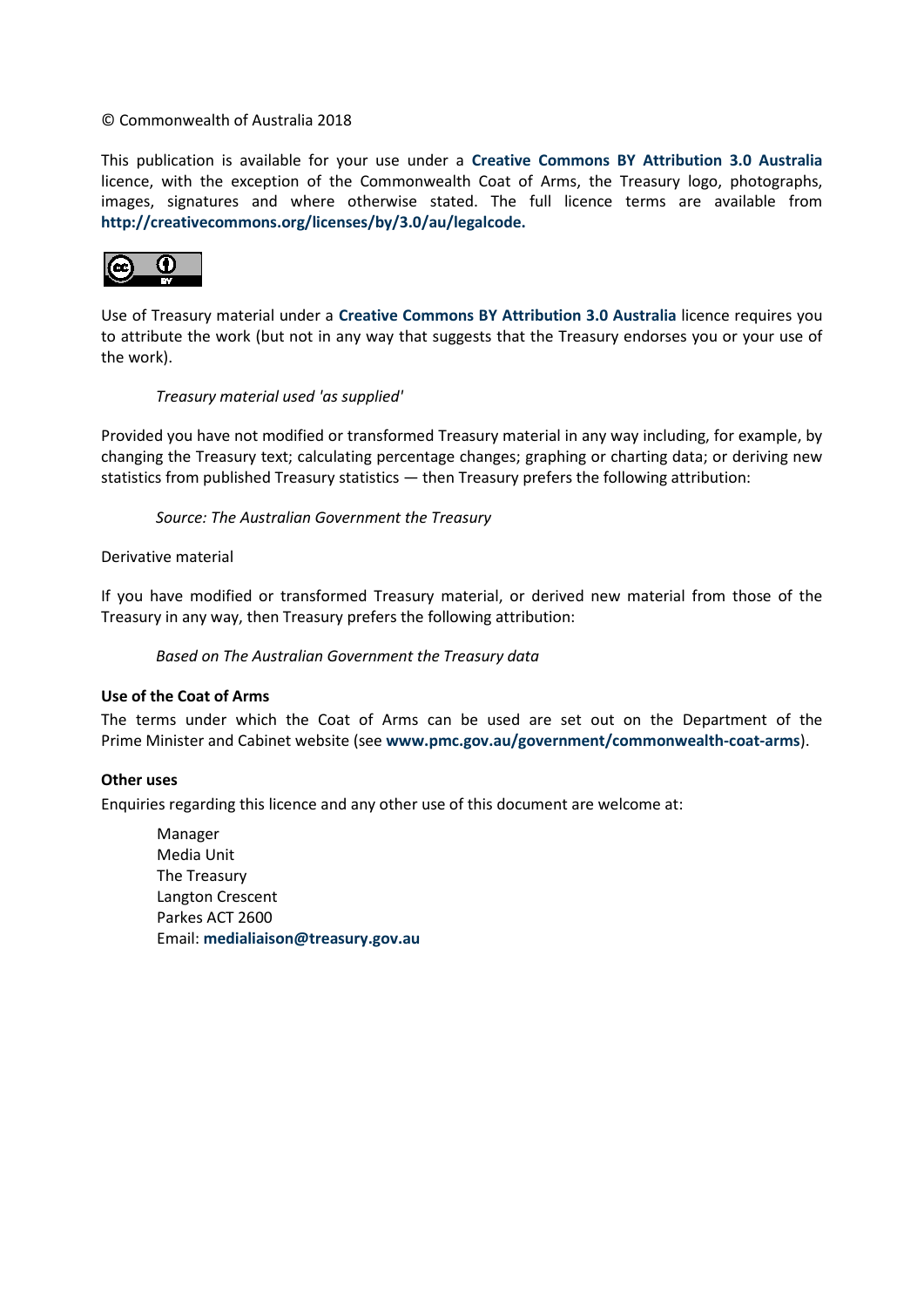# **CONTENTS**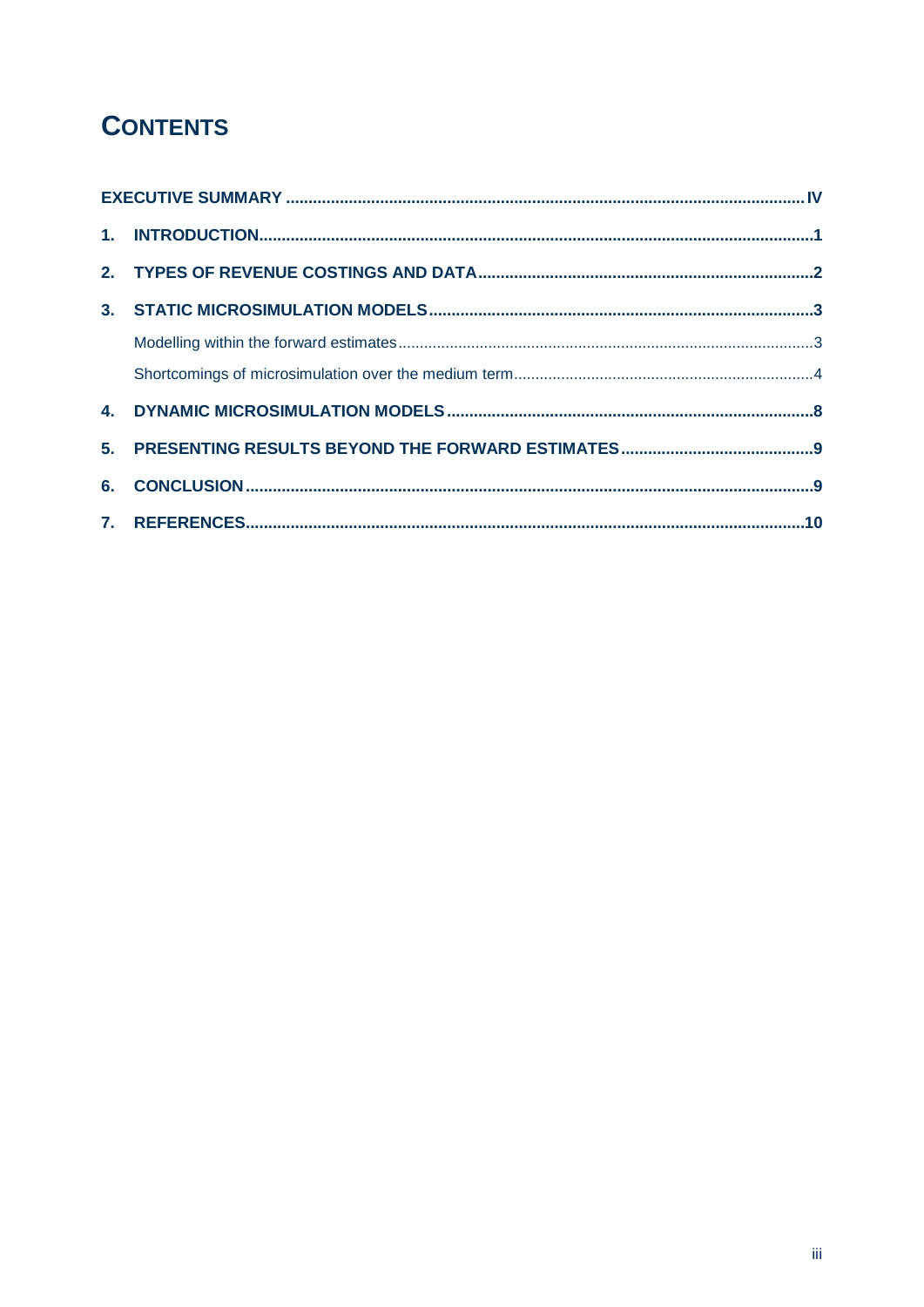# **EXECUTIVE SUMMARY**

<span id="page-3-0"></span>There is significant interest in the medium-term financial impact of tax policy changes, in part because the financial impact of tax policies can be very different at maturity. There is also a perception that medium-term analysis is of similar reliability as shorter-term analysis. In this context, it is important to understand the sources and magnitude of uncertainty in medium-term costings, and the ability of different types of models to deal with that uncertainty.

Medium-term costings are usually associated with a greater level of uncertainty compared with the forward estimates for several reasons. First, costings models are underpinned by a range of economic parameters, such as nominal GDP, wages, employment, population and inflation. There is inherent uncertainty in the forecasting of these parameters. Forecast errors — the difference between forecasts and their realised outcomes — increase as the projection period increases. Second, it is difficult to predict the behavioural responses of individuals and businesses affected by the costing and the timeframe over which they occur. Third, some models include simplifying assumptions that can ignore important changes in the target population.

Since the short term effects of policy changes do not tend to significantly alter economic structures and projections of economic parameters are subject to less compounding of the forecast error, static microsimulation modelling is a commonly adopted approach for costing tax and transfer policy options within the forward estimates. This approach is less robust over the medium term due to increased forecast errors and changes in the behaviour and characteristics of the affected population over longer time horizons.

In contrast, dynamic microsimulation modelling allows for the characteristics of cohorts impacted by the policy change to vary over time. This feature generally means dynamic models are better suited to estimating longer term impacts. However, this modelling approach is much more resource intensive to develop and requires simplifying modelling assumptions to make the model tractable (compared to static modelling), making dynamic models comparably less well suited to estimating impacts over the forward estimates.

Like any effort to evaluate the future impact of policy, there will always be uncertainty with costings. As the level of uncertainty over the medium term can be significantly greater, it is important to ensure that this is properly reflected in the communication of the costing results. Depending on the characteristics of the costing in question, this may involve presenting results with appropriate caveats, rounding estimates and/or smoothing year by year volatility by aggregating across time periods.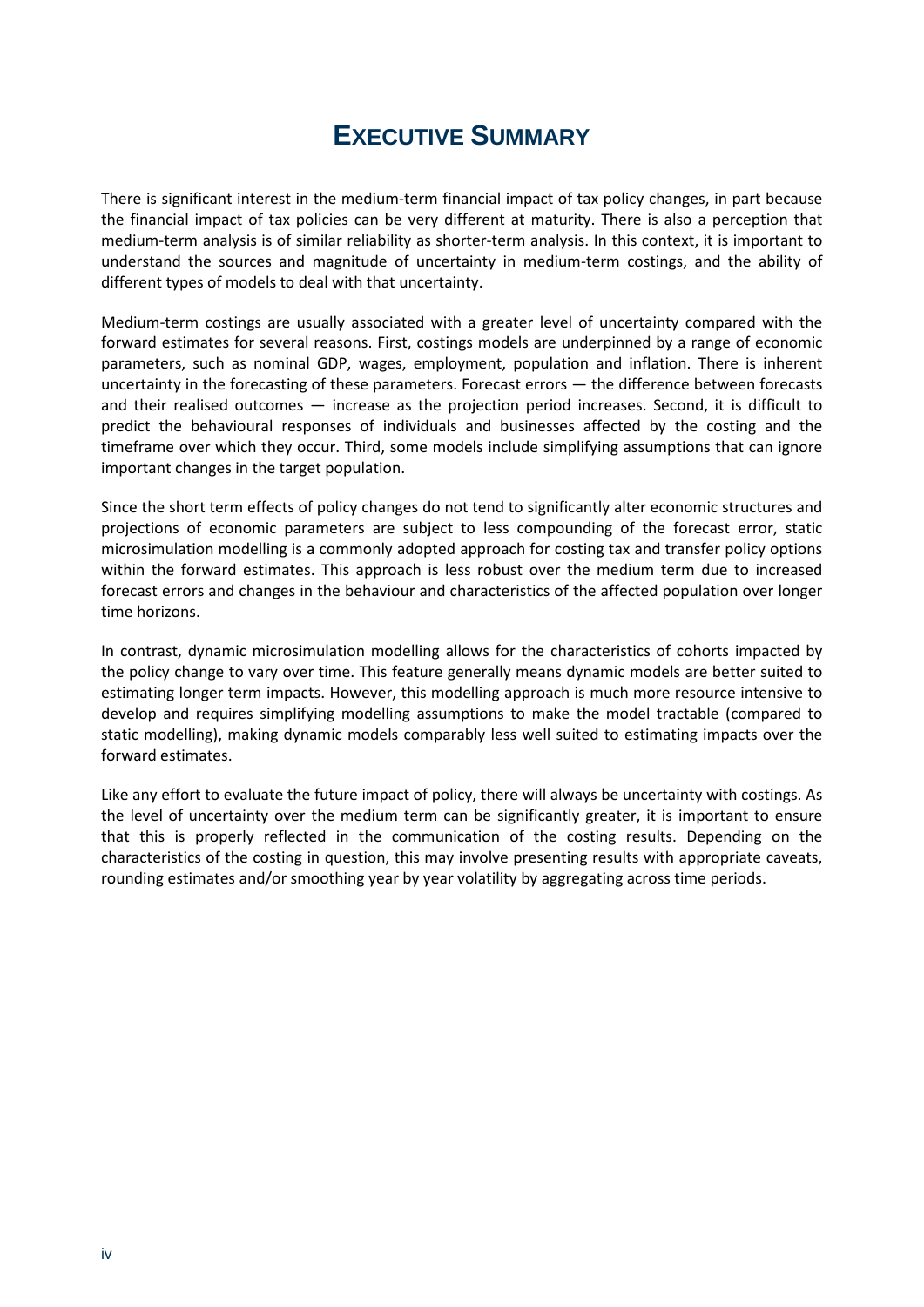# <span id="page-4-0"></span>**1. INTRODUCTION**

 $\overline{a}$ 

Modelling of the revenue and, as appropriate, distributional impacts of policy options  $-$  known as 'costings' — is an important input to policy decision making and provides a valuable evidence base for public debate. Providing estimates of revenue and distributional impacts allows for an explicit consideration of the relative costs and benefits of competing policy ideas. The costings process can also reveal possible unanticipated effects of policy proposals.

Costings are also used to update the budget estimates to reflect the impact of the Government's proposed policies. They help the Government compare or select an overall policy position consistent with its fiscal strategy and determine whether a particular policy is affordable within the broader fiscal context. The variety of costings processes reflects the wide range of policies and potential policy changes. Data to support each costing is selected with regard to the policy itself, and while many policy developments can draw on models and data that are well established, some policy developments depend upon new or less robust data. The characteristics of the data itself, the models built using the data and the time span of the costing largely determine the level of confidence that can be placed in the costings.

The *Charter of Budget Honesty Act 1998* (Cth) requires that fiscal estimates be provided for the financial year leading up to the budget, budget year and the three subsequent years. Recently, and increasingly so, costings have also been sought over the medium term — the seven years beyond the forward estimates  $-$  particularly for policies that start or mature during this period.<sup>[2](#page-4-1)</sup>

Revenue costings beyond the forward estimates are subject to greater uncertainty. Presenting these estimates on the same basis as the forward estimates would be misleading, so these estimates are always accompanied by appropriate caveats. The static microsimulation models that Treasury uses to generate costings are not designed to accurately produce detailed year-by-year costings beyond the forward estimates.

This paper discusses the sources of greater uncertainty in medium-term costings and implications for their communication and use.

We begin with an overview of the costing process and the types of data utilised for costings. In this context, we consider the static microsimulation models that underpin most Treasury costings over the forward estimates and consider their shortcomings over the medium term, resulting in greater uncertainty in results. We also consider the potential for dynamic microsimulation to address some of these issues and conclude with a discussion of the implications for the communication of costings results.

Consistent with the Charter of Budget Honesty Policy Costing Guidelines (Australian Government, 2018), Treasury costings typically capture only direct effects or first-round effects of policy change. These include the impact that the policy has on the individuals, businesses or organisations that are directly affected by the policy, including changes in their behaviour as well as the impacts on closely related industries where relevant.

<span id="page-4-1"></span><sup>2</sup> In the 2018-19 Budget, the forward estimates covered 2019-20 to 2021-22 and the medium term covered the period 2022-23 to 2028-29.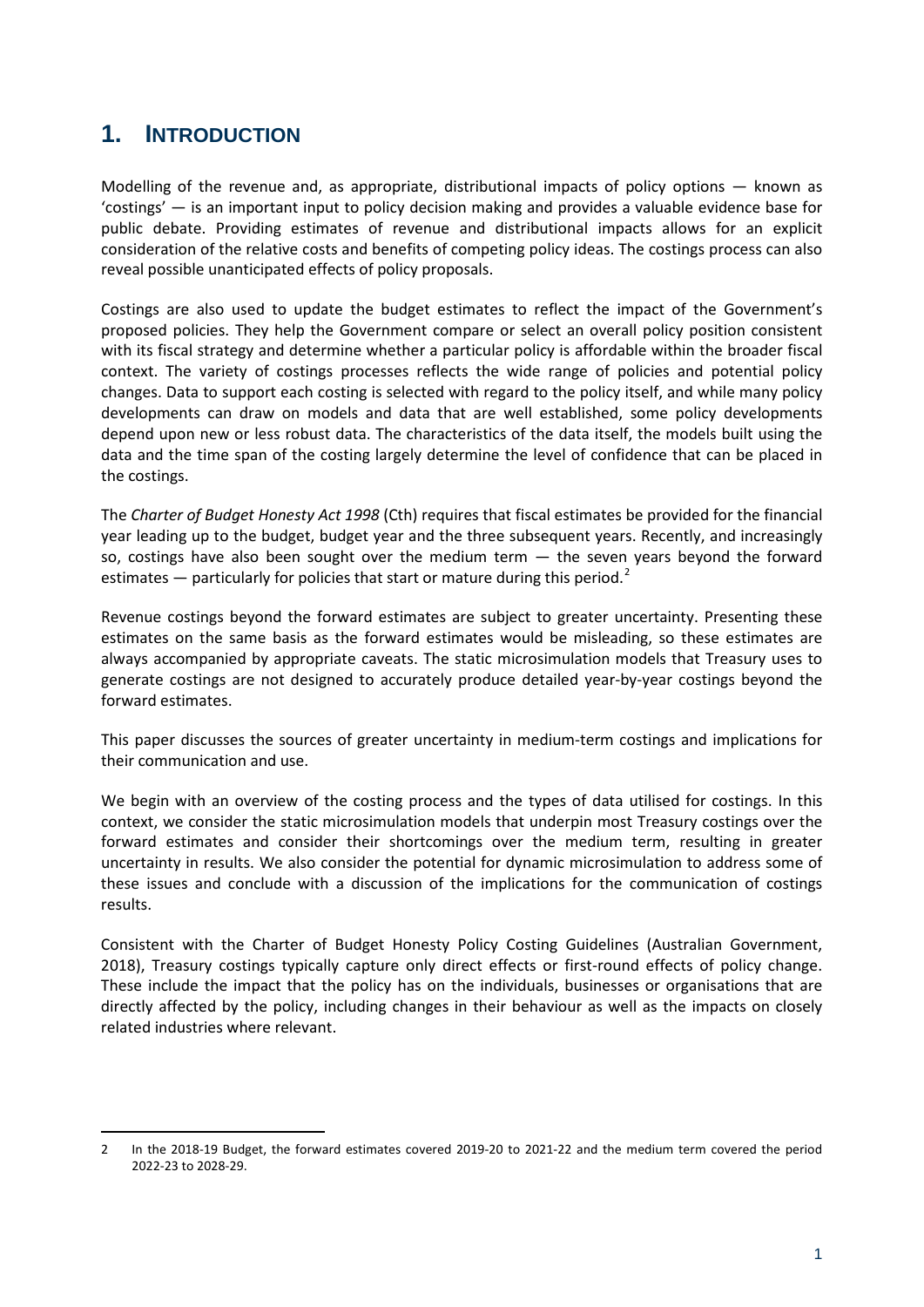Policies often have flow-on effects to the broader economy. These indirect or second-round effects can also affect the budget through changes in prices, wages, employment levels or growth flowing on from the introduction of a new policy. Indirect effects are generally omitted because the magnitude of those impacts on the budget tends to be smaller and/or more uncertain than the direct impacts of policy proposals and can take considerable time to materialise.<sup>[3](#page-5-1)</sup> Sometimes there is also uncertainty surrounding the direction of indirect effects which depend on interactions between individuals, firms and sectors of the economy.

# <span id="page-5-0"></span>**2. TYPES OF REVENUE COSTINGS AND DATA**

Treasury performs a wide range of revenue costings, which are estimates of the change to tax revenue arising from new policy proposals. These may include changes to personal income tax, company tax, superannuation, GST, excise, and others.

All costings are based on a combination of data and assumptions, which are subject to varying degrees of reliability. Typically, data is available for the tax base at some time in the recent past, while various assumptions must be made about how that tax base will change in the future, both in response to the policy change, and in response to other changes that will happen regardless of the policy, such as economic or population growth. The costing is then the difference between estimated revenue with and without the policy change, over a relevant time period.

Uncertainty will enter this process at multiple points. Administrative data on the existing tax base, such as ATO tax returns, are usually highly reliable. However, if the policy change will alter the tax base significantly, less reliable data sources, such as surveys, may be required to estimate the effects. Forecasts and projections of the economy into the future are intrinsically uncertain, and more so as the time horizon lengthens. Finally, estimates of how people's behaviour will change in response to policy are also uncertain, and may themselves be based on data of greater or lesser quality.

The further into the future the costing goes, the less reliable it will be, since it is further removed from the source data on actual revenue, giving more time for individuals to change their behaviour or for the economy to evolve in unexpected ways. The following sections explore these issues as they specifically apply to the microsimulation models used by Treasury.

 $\ddot{\phantom{a}}$ 

<span id="page-5-1"></span><sup>3</sup> Over the past 25 years, there have been several instances where costings have incorporated broader economic effects of policy proposals. For further information, see Parliamentary Budget Office 2017, *Including broader economic effects in policy costings*, available at: <**[www.aph.gov.au/About\\_Parliament/Parliamentary\\_Departments/Parliamentary\\_Budget](http://www.aph.gov.au/About_Parliament/Parliamentary_Departments/Parliamentary_Budget_Office/Publications/Information_papers) [\\_Office/Publications/Information\\_papers](http://www.aph.gov.au/About_Parliament/Parliamentary_Departments/Parliamentary_Budget_Office/Publications/Information_papers)**>.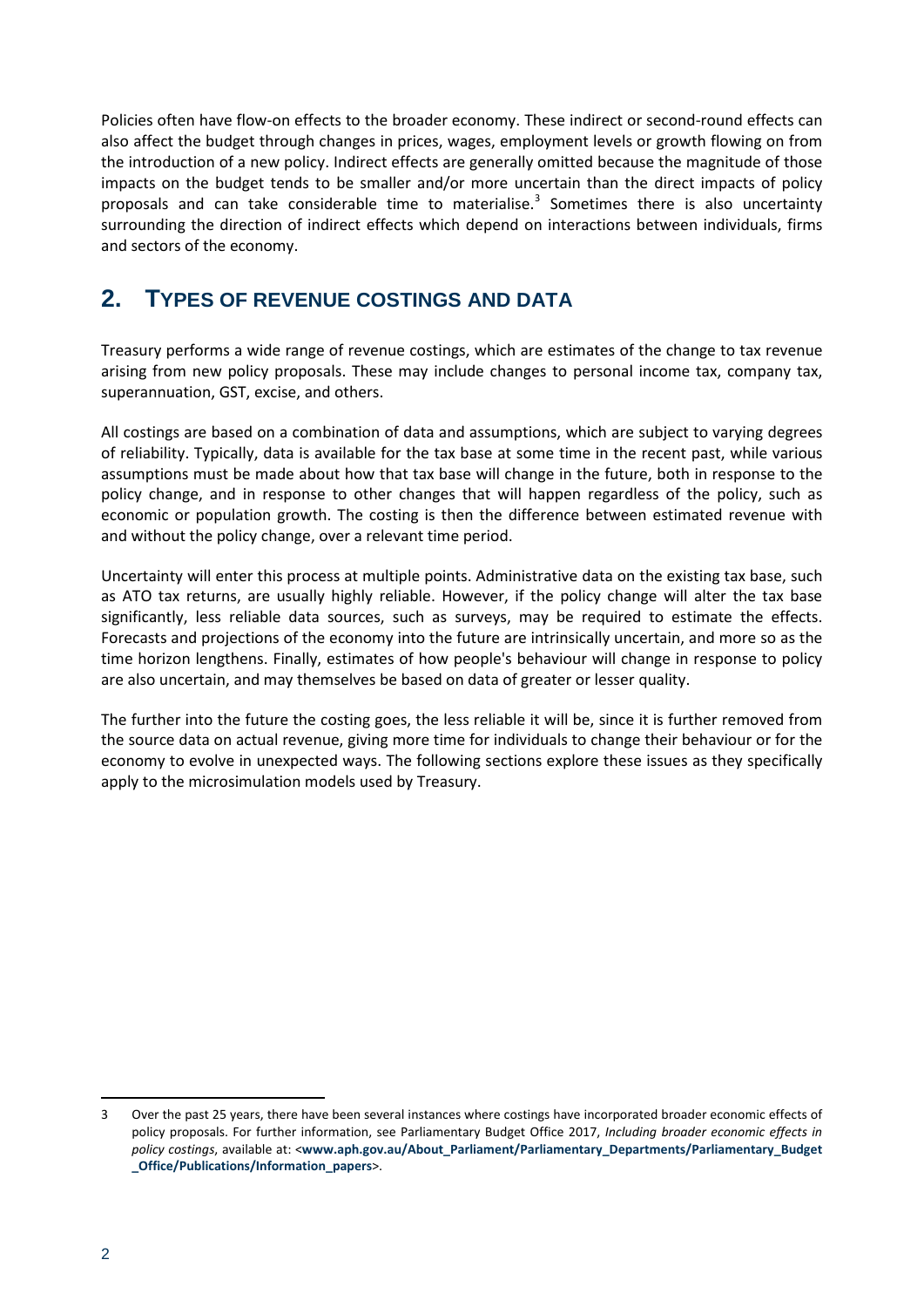# <span id="page-6-0"></span>**3. STATIC MICROSIMULATION MODELS**

Static microsimulation models are generally used by the Treasury to cost tax and transfer policy options by taking a snapshot of the population at a particular point in time and simulating short run (or 'morning after') impacts of changes in policy. These models are similar to models used by other Government departments, the Parliamentary Budget Office and international peers.<sup>[4](#page-6-2)</sup>

Microsimulation models carry out calculations on a collection of unit records — for example, individual or company tax filers — and can aggregate the outcomes to estimate policy impacts for particular groups or the whole population. They are especially useful for analysing the effects of proposals where policies interact with each other and a diverse range of outcomes are experienced by units in differing circumstances. To evaluate the impact of policy change, outcomes calculated under the current system are compared with those under an alternative system.

The models are static with respect to how they estimate impacts on the population in future years or 'age' observations. With a static approach, the characteristics of the individual observations, such as labour force status, are held constant over time.<sup>[5](#page-6-3)</sup> The weights assigned to the observations  $-$  which quantify how many people each observations represents — are then adjusted so that the population matches broad demographic trends. Economic data, such as incomes, are uprated using an appropriate factor.

### <span id="page-6-1"></span>**MODELLING WITHIN THE FORWARD ESTIMATES**

 $\overline{a}$ 

Static microsimulation models provide what are generally perceived as reasonably robust costings over the forward estimates. The models estimate impacts over this term on the basis of detailed information from a representative sample of Australian individuals or businesses. It is reasonable to expect that actual outcomes in population and economic projections will differ to the forecasts that are used to adjust the model, and that characteristics of the population cohorts in the models will change over the forward estimates period. However, the impact of this in terms of costings is expected to be relatively minor because of the shorter time period. As a result, static models provide a reasonably accurate estimate of short run effects of policy changes that do not fundamentally change economic structures, including distributional impacts across the tax and transfer system.

<span id="page-6-2"></span><sup>4</sup> The Australian Treasury has a number of key static microsimulation models, including: the personal income and superannuation policy costing model, TAXMOD; the tax-and-transfer model, CAPITA (Stevenson et al, 2017); and the Company Tax Model. There are also several international examples. In the United Kingdom, Her Majesty's Treasury uses the Intra-Governmental Tax and Benefit Model (IGOTM) (Office of National Statistics, 2018) and the Department of Pensions and Work uses the Policy Simulation Model (PSM) (Department of Pensions and Work, 2018). The New Zealand Treasury uses TaxWell (Creedy & Mok, 2015), Statistics Canada publishes their Social Policy Simulation Database/Model (Statistics Canada, 2013), and EUROMOD (Sutherland & Figaro, 2013), a multi-country microsimulation model, is used by policy makers and researchers across Europe.

<span id="page-6-3"></span><sup>5</sup> This is in contrast to dynamic microsimulation models which simulate changes in the characteristics of each individual iteratively, based on their characteristics in previous periods.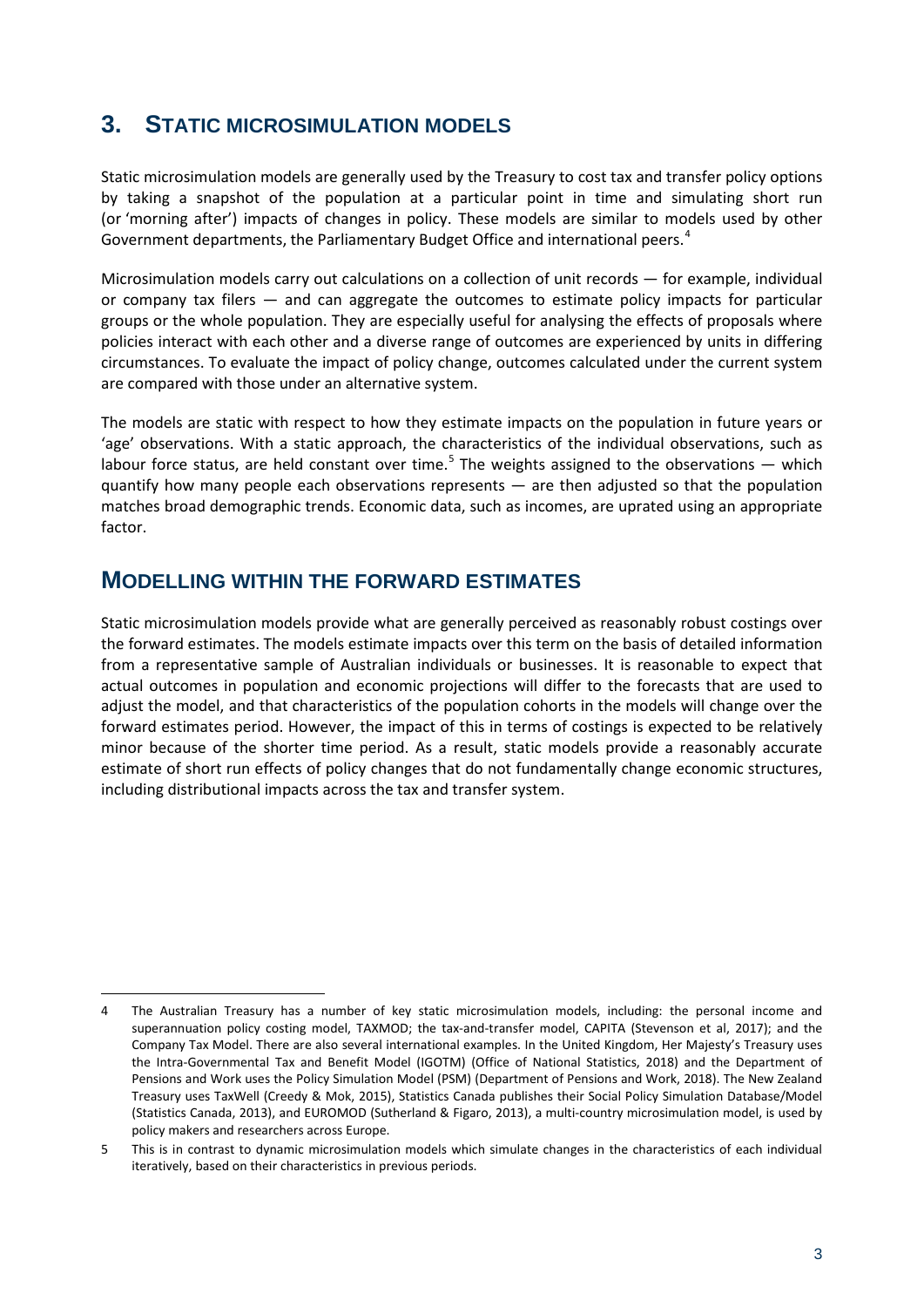### <span id="page-7-0"></span>**SHORTCOMINGS OF MICROSIMULATION OVER THE MEDIUM TERM**

Static microsimulation models 'usually illustrate the impact of policy change only for today's world' (Harding, 2007). There is a greater degree of uncertainty in the medium term than in the forward estimates because these projections are further from a known starting point. This section describes sources of uncertainty that increase as the projection period increases, including economic parameters and behavioural assumptions.

### Economic parameters

Costings models are underpinned by a range of economic parameters, the most prominent of which are nominal GDP, wages, employment, population and inflation. Forecasts and projections of these macroeconomic variables inform the size and structure of the future tax base on which revenue is expected to be collected. They are also often used to proxy future movements in key revenue variables. Working age population growth, for instance, may be used to estimate the future number of tax filers while growth in average weekly wages may be used to uprate their incomes.

As illustrated in Figure 1, using the 2018-19 Budget as an example, these economic parameters are based on short-term forecasts of the financial year leading up to the budget (2017-18), budget year (2018-19) and subsequent year (2019-20). Given the uncertainty of detailed forecasting after this period, economic parameters are then projected by returning economic activity to its potential level (closing the output gap) over an adjustment period (2020-21 to 2024-25). Economic activity is then assumed to remain at this potential level over the remainder of the medium term (2025-26 to 2028-29).



#### **FIGURE 1: MEDIUM-TERM COSTING PERIOD (TOP) AND ECONOMIC FORECASTING PERIOD (BOTTOM)**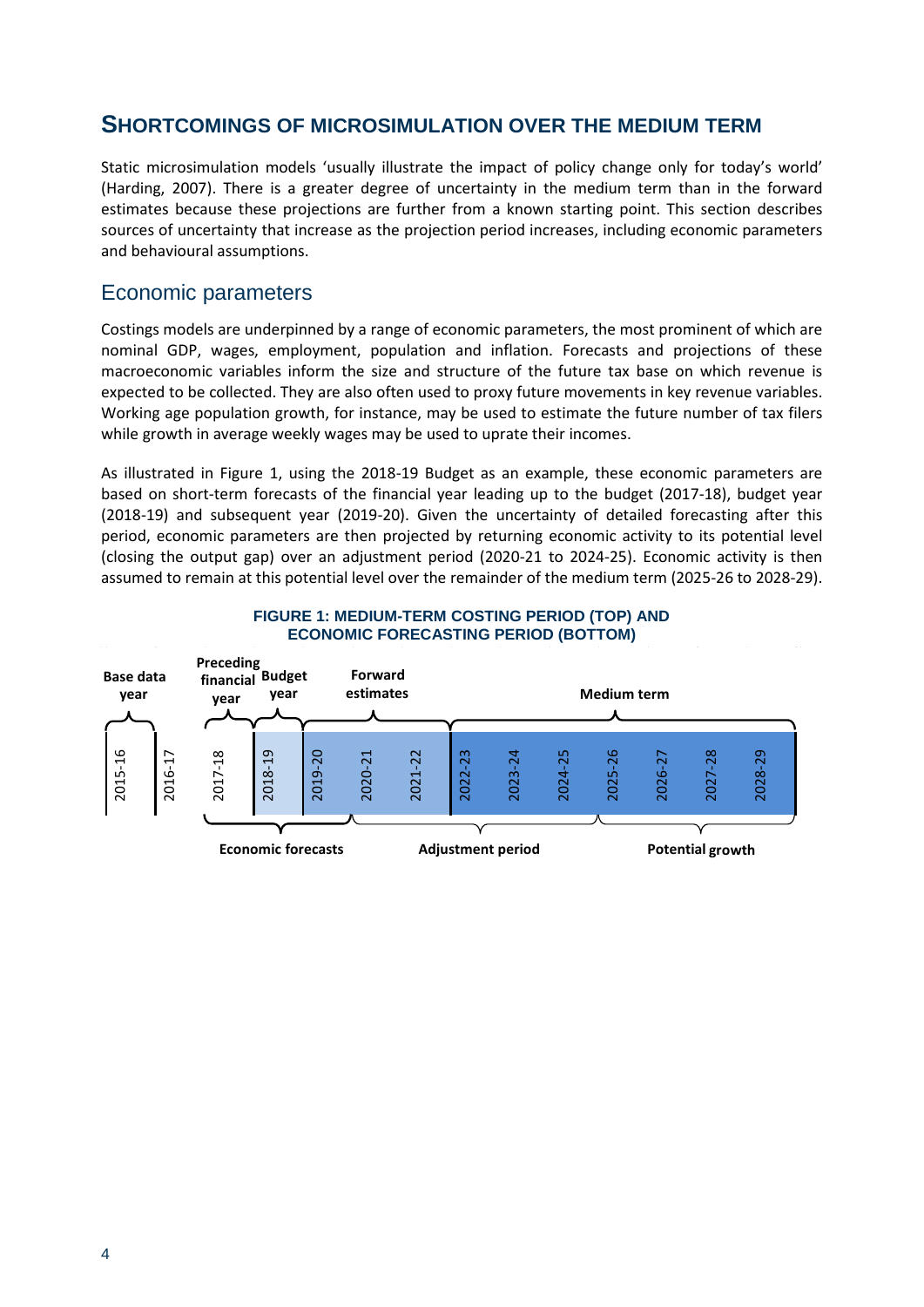As with any projection, there is inherent uncertainty in the forecasting of economic parameters. Forecast errors — the difference between forecasts and their realised outcomes — generally increase as the projection period increases (see Figure 2). Uncertainty in macroeconomic forecasts may themselves reflect forecast errors of relevant inputs; higher or lower commodity prices, for example, will flow through to forecasts of nominal GDP. Changes in the relationships between different parts of the economy over time and unanticipated events such as natural disasters or significant events in key trading partners are common sources of uncertainty in the economic parameters.



#### **FIGURE 2: CONFIDENCE INTERVALS AROUND NOMINAL GDP GROWTH RATE FORECASTS**

Note: The central line shows the outcomes and the 2018-19 Budget forecasts. Annual growth rates are reported for the outcomes. Average annualised growth rates from 2016-17 are reported for 2017-18 onwards. (f) are forecasts. Confidence intervals are based on the root mean squared errors (RMSEs) of budget forecasts from 1998-99 onwards, with outcomes based on December quarter 2017 National Accounts data.

Source: Treasury Budget Paper No.1 Budget Statement 8: Forecasting Performance and Scenario Analysis.

It follows that forecasting errors of these macroeconomic variables flow through to the revenue costings. A large error in forecasting the size of the national wage bill, for instance, will naturally flow through to estimates of the future personal income tax take.

For a more comprehensive discussion on uncertainty of economic parameters, along with estimates of confidence intervals and sensitivity analysis, refer to *Budget Statement 8: Forecasting Performance and Scenario Analysis* (Commonwealth of Australia, 2018).

#### Behavioural assumptions

Policy changes create incentives and disincentives that affect the choices of individuals and businesses, and this response is not always predictable. This means that costing and distributional models may incorporate assumptions that account for the impact of a change in policy on the behaviour of certain groups, particularly where this may impact the cost (Australian Government, 2018). For example, a new taxation concession will advantage an activity receiving the concession over those which do not. This is likely to result in resources (capital and labour) moving to activities which receive the concession from those which do not. The more that resources move into the concessionally taxed activity, the higher the costs of the policy.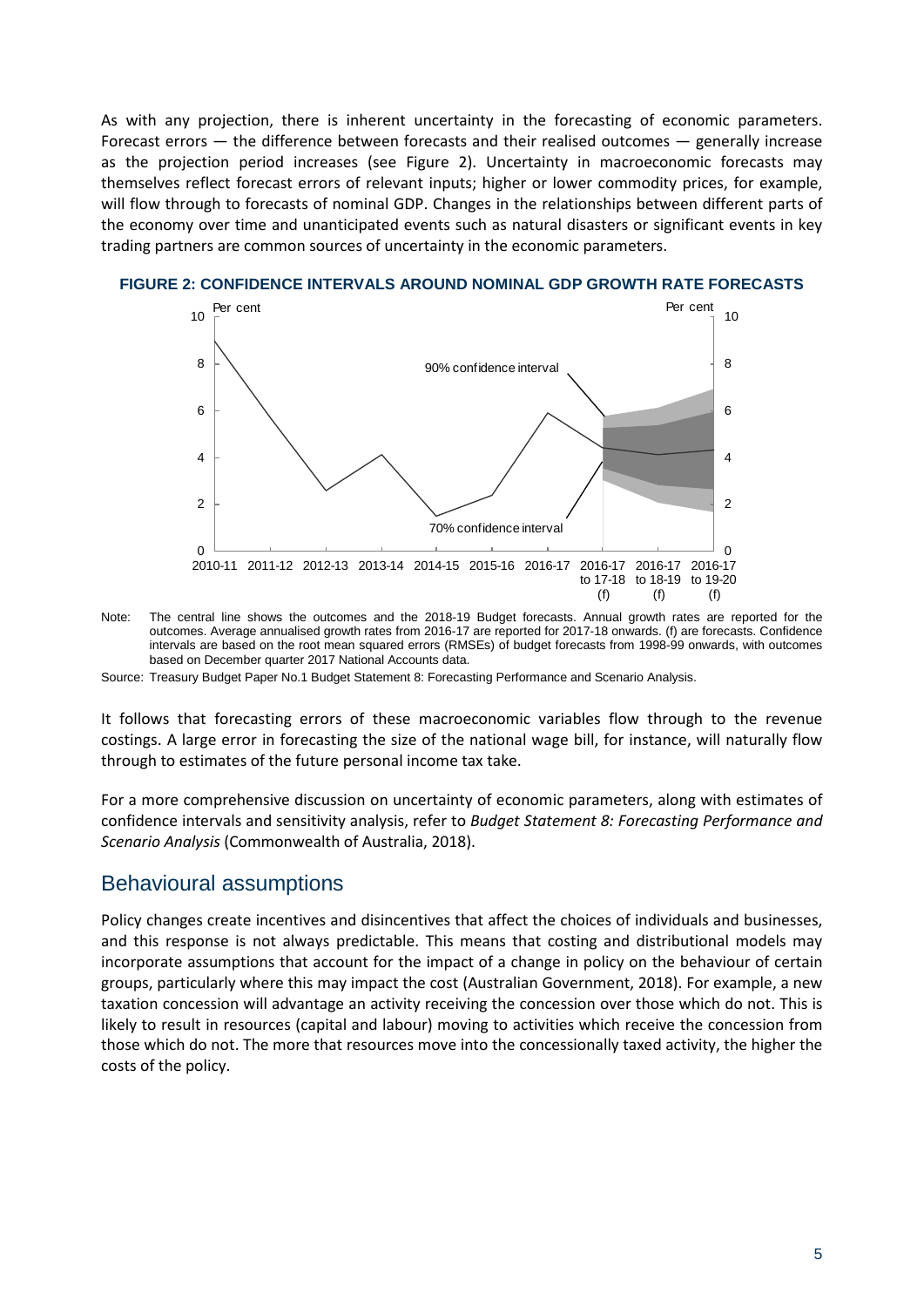Assumptions about behavioural responses, including the timing of these responses, are informed by a variety of methods, including experience with previous policy changes, academic studies or consultation. However, the uncertainty around behavioural assumptions can compound over time as the set of choices available to individuals or businesses affected increases. For instance, some individuals who may wish to take advantage of a new tax concession may not be able to restructure their affairs in time for a policy announced at Budget and legislated in the same year, but they will be able to plan ahead for subsequent years. This means that the longer the modelling horizon, the more uncertain behavioural assumptions can become.

### Cohort effects and incoming populations

Further limitations of static models over longer time horizons are caused by assumptions inherent in the static approach. In particular, static models hold the characteristics of records in the base data constant for future years. This leads to the inherent assumption that the population in the base year is a good representation of the population in the future year that is being modelled. The static approach does not take account of cohort effects nor does it capture incoming populations.

Cohort effects are characteristics specific to those born around the same time. For example, a model that uses static ageing assumes that 65 year old Australians in the future have the same characteristics as 65 year olds in the base year. Yet this may be contrary to expectations that future 65 year old cohorts will have higher superannuation balances on average as Australia's superannuation system matures. As the length of time between the model year and base data year increases, cohort effects become more important and the assumption that the base data population remains representative becomes increasingly tenuous.

Future incoming cohorts, such as low-income individuals entering the workforce, will also not be captured. For example, a static microsimulation model that simply grows wages by some parameter will have fewer observations at very low wage levels over time. While this may not have an impact on the results when modelling within a few years of the base data, it is likely to have a significant impact when modelling 10 years into the future.

The box below provides a stylised example of how projections of key variables and constant cohort assumptions under a static microsimulation model can differ from actual outcomes.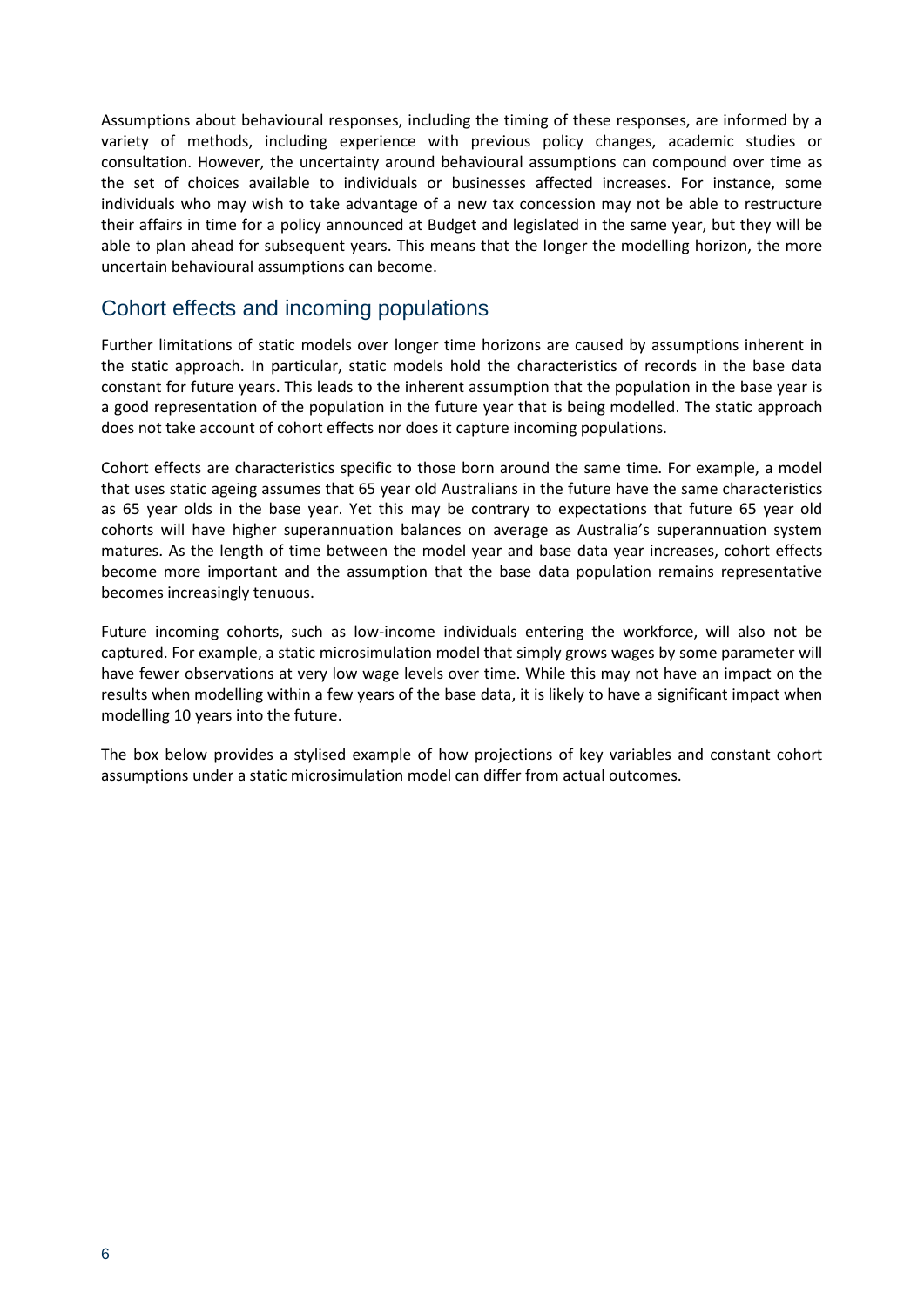#### **BOX EXAMPLE: BENCHMARKING INCREASES INACCURACY OVER TIME**

To illustrate how the base data can skew the projections using a simplified example, consider the following stylised projection for employment of people aged 60 to 64. This is an important variable to consider as employment rates determine the amount and source of income and the extent to which behavioural changes are possible in employment. In the example, this is done as if it were at the 2006-07 Budget — at which point the most recent tax system outcomes available would be for the 2004-05 tax year, the end of the forward estimates would be in 2010-11 and the last year of the medium term would be 2016-17.

The first step, as illustrated in Figure 2, is to project the population. For the purposes of this exercise, this is assumed to be known with perfect foresight. In reality, it is not, but errors in population forecasting tend to be smaller as the factors affecting population growth (births, deaths and net overseas migration) tend to be relatively stable.

In order to get to the variable of interest, employment of people aged 60 to 64, we need to adjust the base data. In June 2005, 41.1 per cent of 60-64 year olds are employed. Under the usual static microsimulation approach, this ratio will be applied to re-benchmark the population to the future years.

In Figure 3, we compare projections to the actual outcomes to see the size of the errors. Initially, the error is small, but it grows over the forward estimates. By the end of the medium-term period, the estimate is wrong by over 30 per cent as the employment patterns of those over 60 change. This illustrates how projections of key variables and constant cohort assumptions can lead to divergences in projections and actuals in static microsimulation models.



#### **FIGURE 2: POPULATION PROJECTIONS FIGURE 3: PROJECTIONS VERSUS ACTUALS**

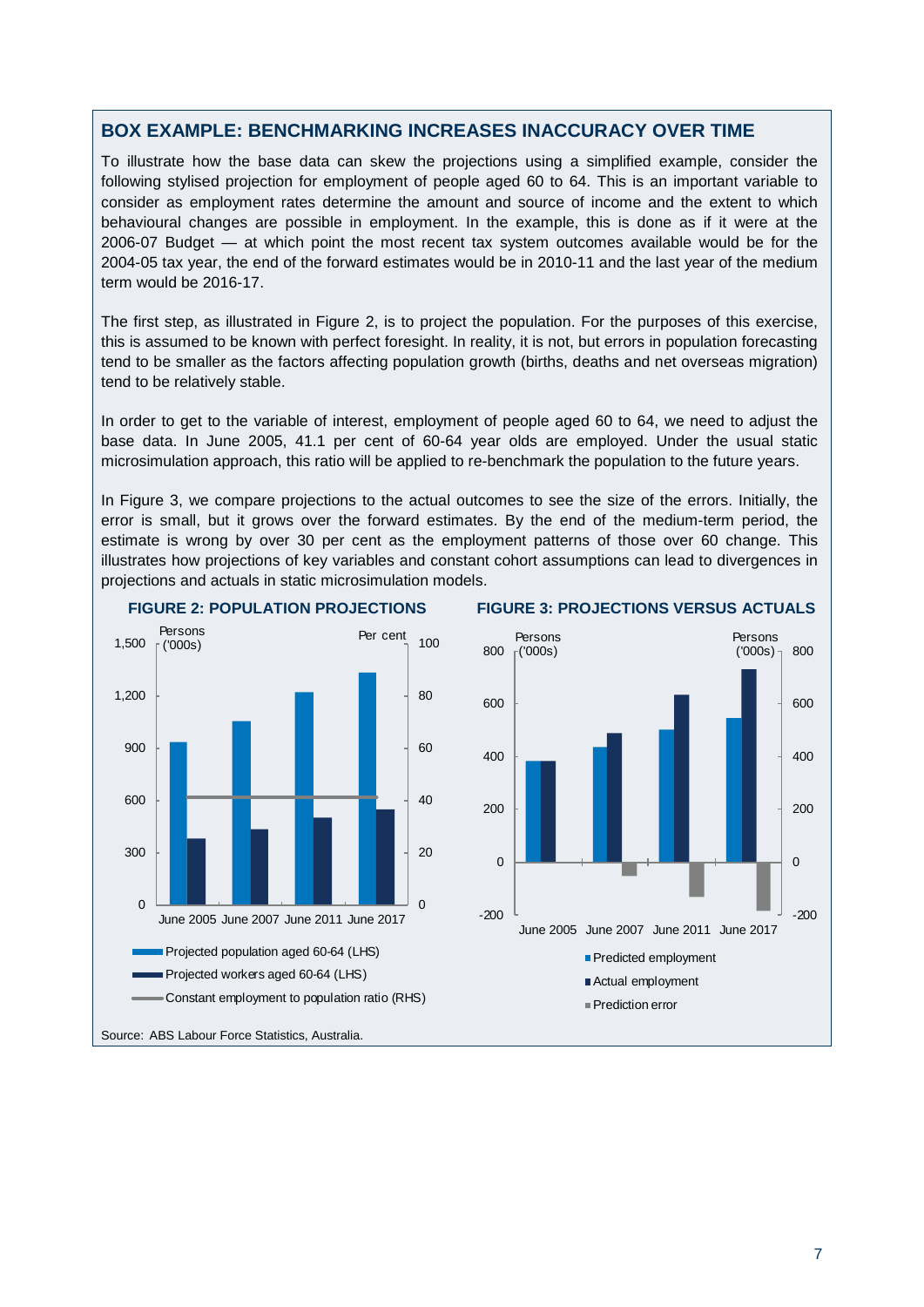# <span id="page-11-0"></span>**4. DYNAMIC MICROSIMULATION MODELS**

Dynamic microsimulation models are another tool used by Governments to analyse the effects of policy and are typically better suited to modelling over longer time horizons.<sup>[6](#page-11-1)</sup> Dynamic models differ from their static counterparts in how they 'age' records. These models simulate the characteristics of each individual every year based on their characteristics in the previous year. That is, instead of reweighting records aged 40 to represent the number 40 year olds in future years, 40 year olds in a dynamic model become 41 year olds in the subsequent year. This approach means dynamic models are much better able to capture characteristics and outcomes that are cumulative in nature.

A dynamic approach can overcome some of the issues specific to static models when modelling over longer time horizons. Cohort effects are better captured in dynamic models because the cohorts are aged through the model. Characteristics of sixty-five year olds modelled in, say, 2050 are shaped by their simulated experience over the intervening period. As such, this younger cohort may look quite different to 65 year olds in the base year. Incoming populations are also more easily captured. For example, the minimum age modelled in Treasury's dynamic Model of Australian Retirement Income and Assets (MARIA)<sup>[7](#page-11-2)</sup> is 25 years. Each year new cohorts of 25 year old residents and migrants aged 25 years or over are introduced to the model with differing characteristics to those already in the model.

There are trade-offs between the benefits and added difficulties of dynamic microsimulation. Dynamic microsimulation models are generally more complicated and computationally demanding than static models, and are subsequently more difficult and costly to build and maintain (Zaida & Rake, 2001). This complexity means that more simplifications are often required compared to what may be included in a static model. Rather than model the personal income tax system in great detail, for example, it may only be possible to include marginal rates and thresholds. This simplification results in a model that is less accurate in the short term, and as a result, static models are generally more appropriate for estimating impacts over the forward estimates, while dynamic models are more suited to estimating longer term impacts.

There is also added uncertainty around the transition paths of individual records over time. Whether an individual working part-time this year will work full-time next year is based on probabilities observed among similar individuals in longitudinal studies and a stochastic component. These probabilities are informed by regression models that can be rigorously tested, but uncertainty of the base data from which they are derived and the parameters produced still remains. Further, dynamic models implicitly assume the behaviours that simulations are based upon will continue to hold in future years. This introduces an uncertainty similar to the cohort effect issue of static models.

Due to the added complexity involved in dynamic microsimulation, the additional investment required for the development and maintenance of these models only tends to be made in policy areas where dynamics play out over longer horizons such as the retirement and pensions system, educational financing, health, demographic behaviours and intergenerational wealth.

 $\overline{a}$ 

<span id="page-11-1"></span><sup>6</sup> Li & O'Donoghue (2013) provide a survey of dynamic microsimulation models. Notable examples include: Pensim2 in the UK (Emmerson et al, 2004; Department of Work and Pensions, 2012) and CBOLT in the US (CBO, 2018).

<span id="page-11-2"></span><sup>7</sup> For more information on this model, see: <**https://treasury.gov.au/publication/development-of-treasurys-newmodel-of-australian-retirement-incomes-and-assets/>**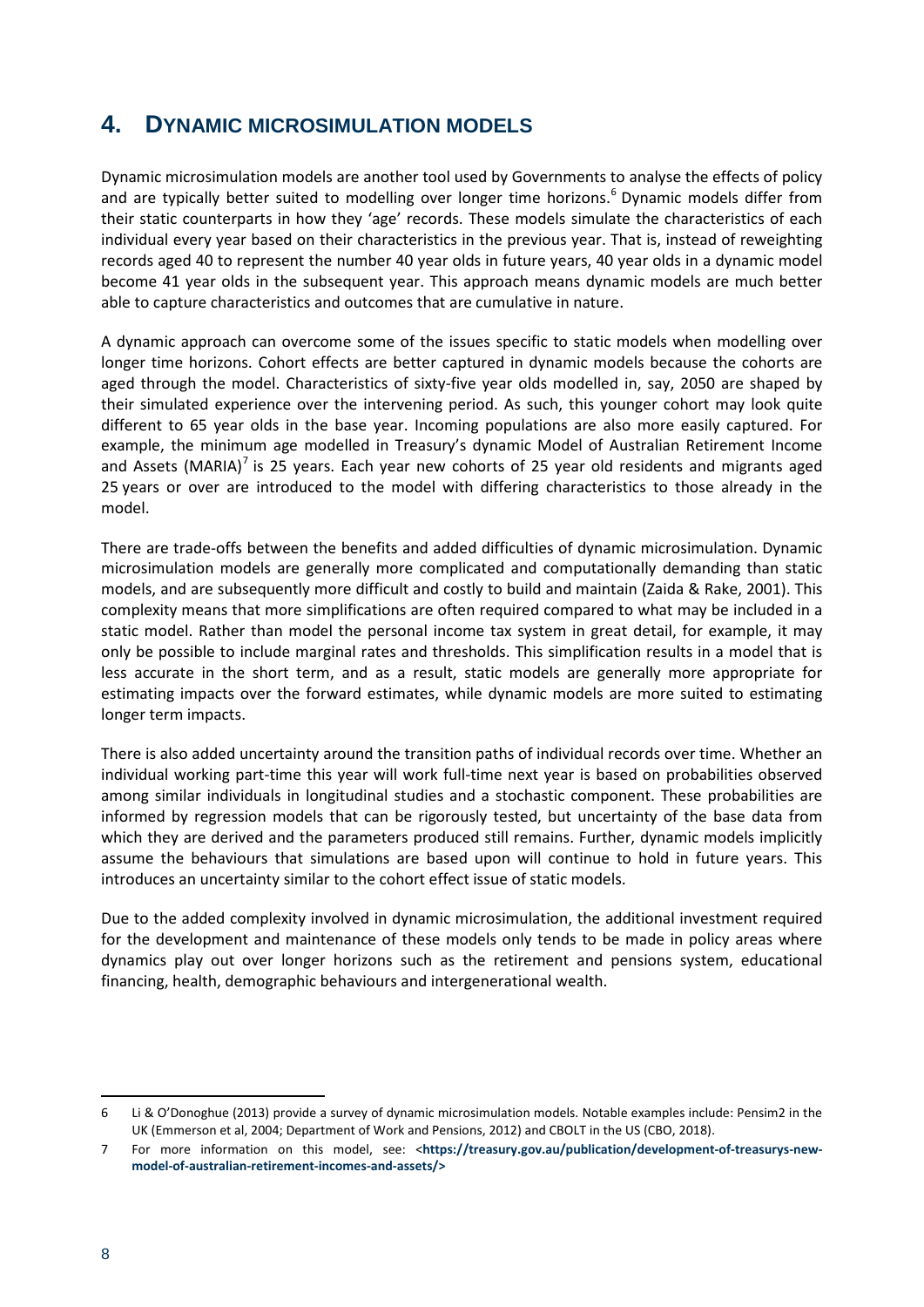# <span id="page-12-0"></span>**5. PRESENTING RESULTS BEYOND THE FORWARD ESTIMATES**

Beyond the question of uncertainty, there are other considerations that must be taken into account when deciding to provide medium-term costings and this can lead to trade-offs. This includes the profile of a costing — when it begins and the change in cost over time — and the magnitude of its estimated impact.

When medium-term costings are required, caution should be exercised in producing these costings as well as communicating and using the results. Results need to be accompanied with appropriate caveats and considered in the context of the inherently lower confidence associated with forecasting over longer time horizons.

There are a number of options for how greater uncertainty in medium-term costings can be communicated to better inform public debate and decision making. While a detailed evaluation of each is beyond the scope of this paper, options for presenting results that have been used include using less precise rounding than is used in the forward estimates, aggregating results across years and providing estimates as a percent of gross domestic product. The method for communicating these estimates depends on the nature of the uncertainty in the model. For example, aggregation across years captures the estimated magnitude and direction of an impact, and smooths the year by year volatility that occurs due to short term variations in economic parameters, behavioural responses to policy and data issues such as lags and outliers. Regardless of the method, it should be clearly communicated that the estimates are only a broad indication of the costs involved.

# <span id="page-12-1"></span>**6. CONCLUSION**

Revenue costings beyond the forward estimates are subject to greater uncertainty and, as such, must be accompanied by appropriate caveats to avoid misrepresenting confidence in those estimates. The static microsimulation models that Treasury uses are similar to those used by domestic and international agencies and are not designed to provide detailed disaggregated year-by-year costings beyond the forward estimates. Dynamic microsimulation models are better suited to medium-term costings. But these also have limits and complexities and it is important that uncertainty around the projections produced from these models is clearly communicated and understood.